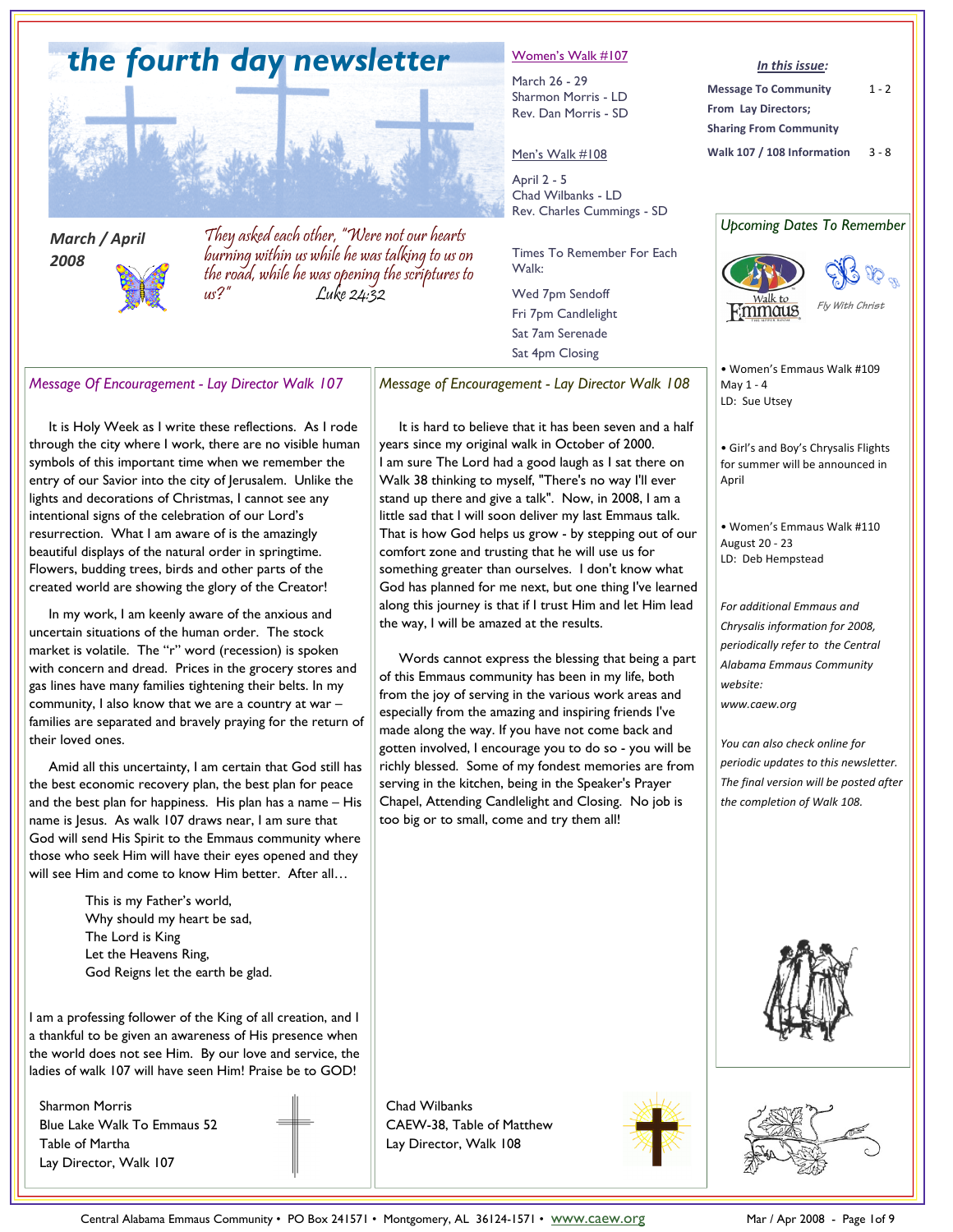# *2008 Counting on Christ*

I find the cross ceremony to be one of the most meaningful moments of the Walk to Emmaus. Before going to closing, each pilgrim is given a cross and confronted with the statement, "Christ is counting on you." The prompted response is "And I am counting on Christ." The ceremony is a summary of the life of discipleship lived in response to grace.

It is a special privilege to serve the pilgrims of Walk 107 with Sharmon, my wonderful wife. Sharing the blessings of Emmaus with others has been one of the deep joys of our lives.

As I reflect on our Fourth Days, Sharmon and I have lived out the dynamics of the cross ceremony over and over. There are times when Christ has called us into difficult circumstances – situations far beyond our wisdom, abilities, or strengths. In these circumstances, we have learned to count on Christ. Our Lord has promised to never leave or forsake us (Hebrews 13:5). Time after time, the Lord has brought to the situations exactly what was needed and made God's glorious presence known. Each time I put on my Emmaus cross and consider Christ's faithfulness to us, I am humbled by the authenticity and the integrity of this amazing life of discipleship.

On Walk 107, a new group of pilgrims will be challenged to take up their crosses and follow lesus. It is exciting to think about all that God will accomplish through their lives. Team 107 has the privilege and challenge of serving these pilgrims. As we lift high the cross, I am confident our community will again see the glory of our Risen Lord. Pray for us as we make this Walk, and in whatever circumstance you find yourself, remember to count on Christ!

**De Colores!** 

Rev. Dan Morris Spiritual Director - Central Alabama Walk To Emmaus #107

Letter From Mother and Son - Recent Chrysalis Flight #48 (Jorie Welch ……… with son Geoff Welch)

*Chrysalis - What It Means To Me*

 $3$  Vp  $_{\rm m}$ 

 The three-day experience of Chrysalis has made a tremendous impact on my son. He was not sure what to expect.

 I guess none of us really knows what we'll find when we embark on this journey. But, he packed his bag and was unsure about leaving his cell phone or video games behind. I assured him that he wouldn't miss it. I also told him there was no need to bring any snacks, because the food would be plentiful!

 Geoff shared with me that, during some of the talks that were given by the leaders and by the clergy, he felt like their spoken words were arrows that were shooting directly into his heart. Hearing this, I had shivers run up and down my spine, because I was privileged to pray with the speakers before they gave their talks. One of the ministers prayed before every talk that the words shared would be like arrows that Jesus would shoot into the hearts of all the young men. WOW! To hear Geoff describe the effect of the talks was exactly what was prayed for, word-for-word, that's just powerful!

 Since his Flight, I see in Geoff a more sensitive spirit. He wants to share the gospel, not just with words but through his actions and his character – how he lives his life. His perspective has changed. He sees that good deeds done are not just "nice" or an act of kindness, but it can also be a way of sharing God's love -- Agape love -- with others.

 "Chrysalis was a time for me to get closer to God and figure out who I was as a Christian. There are a lot of atheists and Satanists in my school, so I would like to use this new-found relationship with God to try and help them." *(quote from Geoff)* 

*Reflections From Recent Chrysalis Flight*  Hey Mr. Williams, Ya'll were great last weekend. So many things going on behind scenes and it was amazing. God be with you. Fly with Christ! Brannon *(note to an Adult Table Leader Flight 48)* 

*March / April* 

<sup>1</sup> "I enjoyed Chrysalis for a lot of reasons -- one being that the blessings that I received far, far exceeded whatever I might have given.

But Chrysalis was a little more laid back than Emmaus...has to be, to keep teenage boys' attention, I think. I enjoyed the laid back atmosphere.

The facilities are "rustic," but everything was clean. The new conference center, when the money is raised to complete, will be nice. We had our talks there.

The place where we slept, the "pink palace," was clean, and the water was hot and plenty of it. I loved the old camp meeting tabernacle, the food was great and there was lots of it. And I heard not a single boy complain about anything.

Main thing, God was there.

I heard the most moving talk on the Prodigal of my entire life. It was such a blessing, - my cup is running over."

*(notes / reflections from a Table Leader on Boys Chrysalis Flight 48)* 

"Now I have changed my attitude on life

in general. Before I probably wouldn't stand up and say that I was a Christian and Jesus is my savior. I used to be a little bit negative, but now I only see the good in the world. I used to act like a Christian on Sundays, but act like a NonChristian the rest of the week. I feel that I want to honor God in ALL that I do and I am working towards that in all that I do. "

 *(message from Brannon Winter - Chrysalis Teen /Caterpillar - Flight 48)*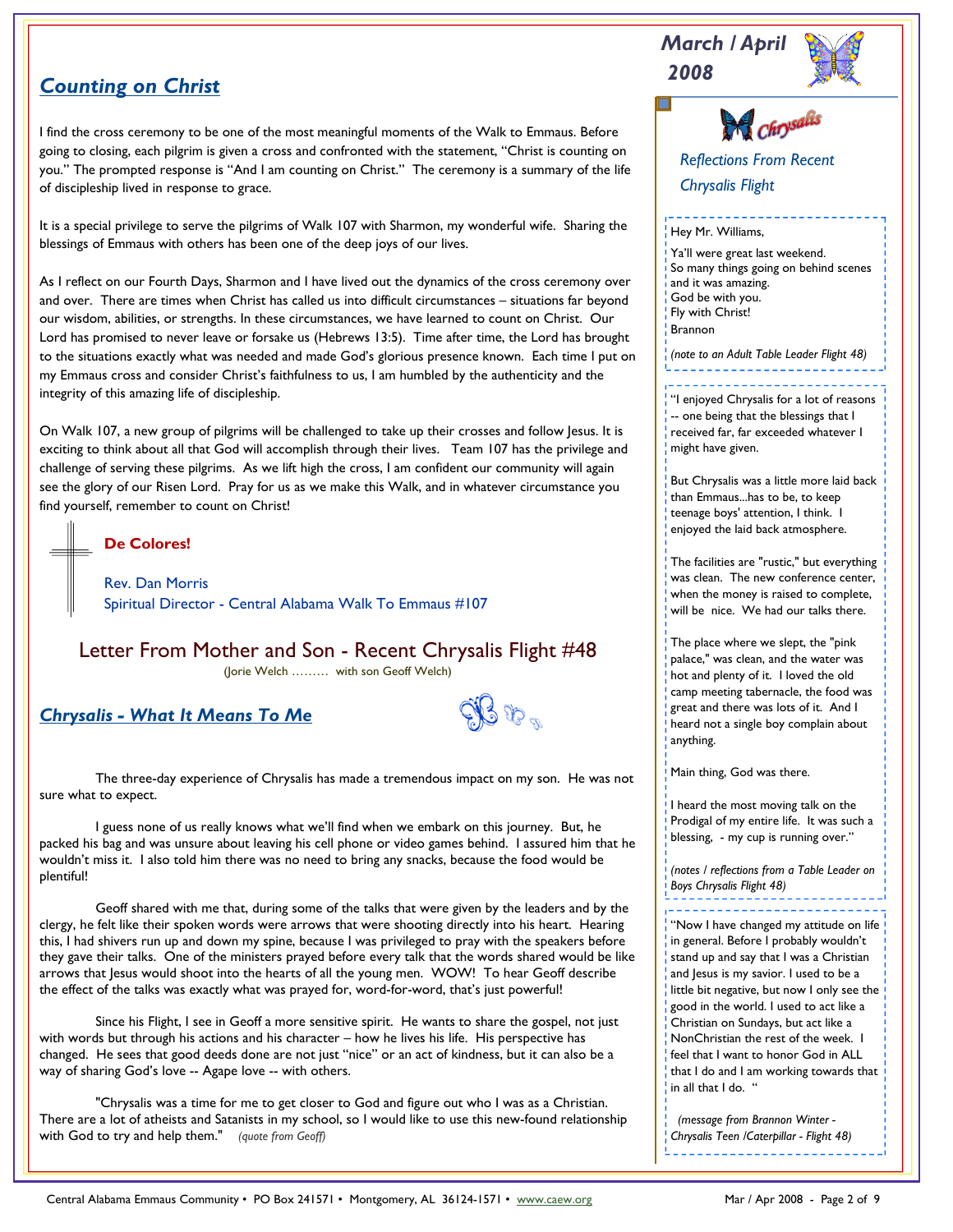#### *Womens Central Alabama Emmaus Walk #107*

 "When He was at the table with them, He took bread, gave thanks, broke it and began to give it to them. Their eyes were opened and they recognized Him..."

**Pilgrim Name Church Sponsor Sponsor Phone Number(s)**  Cindy Barkley Montgomery AL Wellspring CC Millbrook Jamie Barkley 205-482-3623 Kelli Barnes Auburn AL Auburn UMC | ennifer Dingman 334-502-0899 Deborah Beard Montgomery AL Frazer UMC Mary Lou Foster 334-279-0054 Ashley Belcher Auburn AL Cornerstone UMC Martha Jean Starr 334-821-8555 334-821-2306 Jane Blankenship Alex City AL Hillabee Baptist Debbie Kelly 256-825-5370 Debbie Boutelier Prattville AL Millbrook FUMC Dawn Daniel 334-290-0355 334-202-0414 Jenna Bozeman Montgomery AL Frazer UMC Shannon Huey 334-356-9011 334-538-1632 Jane Chastain Auburn AL AUMC Mary Jane Laumer Betty Cody **Wetumpka AL** Heritage Baptist **Betsy Hallford** 334-365-4466 334-832-4140 Pam Coxwell Cpelika AL Union Grove Baptist Terry Coxwell 334-745-3161 334-750-5431 Doris Davis Alex City AL Bay Pine Baptist Sharon Moore 256-215-4045 256-329-2273 Nikki Davis Verbena AL Temple Assembly of God Brenda Lovelady 334-872-4911 334-874-6621 Penny Davis Chelika AL Trinity UMC Holly Dean 334-745-6238 334-745-2632 Carol Dearman Centreville AL River of Life Church of God Sheila Dearman 334-874-7859 334-877-4804 Cindy Garrett Jackson's Gap AL Bay Pine Baptist Sharon Moore Will Susi Grantham Opelika AL 1st Baptist Opelika Belinda Doyle 334-749-2938 334-749-3374 Donna Hall Montgomery AL Perry Hill UMC Glenn Miles 334-872-6765 334-412-1206 Anna Mary Harrison Newbern AL Marion UMC Lynnie Kopp 334-872-6950 334-412-1757 Denise Haynes Opelika AL FUMC,Opelika Carole Smith 334-749-2546 Tammy Helms Valley Grande AL Summerfield Baptist Mike Morrison 334-872-8816 334-872-3481 Shanon Jackson Auburn AL Auburn Church of Christ Jennifer Robinson 334-887-7648 334-441-1139 Elaine Jimmerson Auburn AL Auburn UMC Christine Wellbaum 334-821-7055 334-750-2806 Elaine Kinard Prattville AL First UMC Prattville Glenn Kinard 334-365-1030 334-272-8622 Lisa Love Opelika AL Trinity UMC Terry Love 334-749-9218 334-745-7530 Melissa Manuel Auburn AL Greater Friendship Baptist Jeanne Ryland 334-501-2150 334-703-7803 Sharon Morrison Selma AL Summerfield Baptist Mike Morrison 334-872-8816 334-872-3481 Suzanne Morrison Auburn AL Jennifer Robinson 334-887-7648 334-444-1139 Sharon Nichols Opelika AL Auburn UMC Valerie Carson 334-821-5996 334-887-4180 Jeanne Porter Selma AL Westwood Baptist Donna Fondren 334-874-9513 334-874-1625 Joyce Ringer Auburn AL Auburn UMC Mary Jane Laumer Ashley Roberts Selma AL Elkdale Baptist, Selma Lynnie Kopp 334-872-6950 334-412-1757 Jennifer Roberts Orrville AL Elkdale Baptist, Selma Sid Utsey 334-874-9144 334-872-5514 Tammy Rose Valley Grande AL Valley Grande Baptist Lorri Schoonover 334-877-4742 Michele Ryan Wetumpka AL Mulder Memorial UMC Douglas Douville 334-514-9771 Eva Slay Montgomery AL Capitol Heights UMC Bill Baltzell 334-414-9432 Katrina Smith Selma AL Elkdale Baptist, Selma Brad Smith 334-875-8000 Erin Stephens Auburn AL Cornerstone UMC Sarah Chandler 334-887-1152 334-887-1152 Tracy Stevens Selma AL First Baptist Selma Wayne May Meredith<br>Lovelace Jennifer Thompson Alex City AL Bay Pine Baptist Sharon Moore<br>Will Baker Marilyn Weed Troy AL Southside Baptist Scott & Amber Goolsby 334-566-2081 334-566-5770 Connie West Kennesaw GA Northern Hills Ronnie West 770-517-2355

Page Adams 334-821-2651 Page Adams 334-821-2651

Baker 256-215-4045 256-329-2273

In Case Of Emergency Camp Alamisco 256-825-9482

Lovelace 334-875-4746 334-877-4400

Will Baker 256-215-4045



To renew the church as the body of the risen Christ in the world through development To renew the church as the body of the risen Christ in the world through developmen *of leaders and renewal of Christians as faithful, committed disciples of Jesus Christ.*  Central Alabama Emmaus Walk of leaders and renewal of Christians as faithful, committed disciples of Jesus Christ Emmaus

**Alabama** 

 $\overline{\overline{0}}$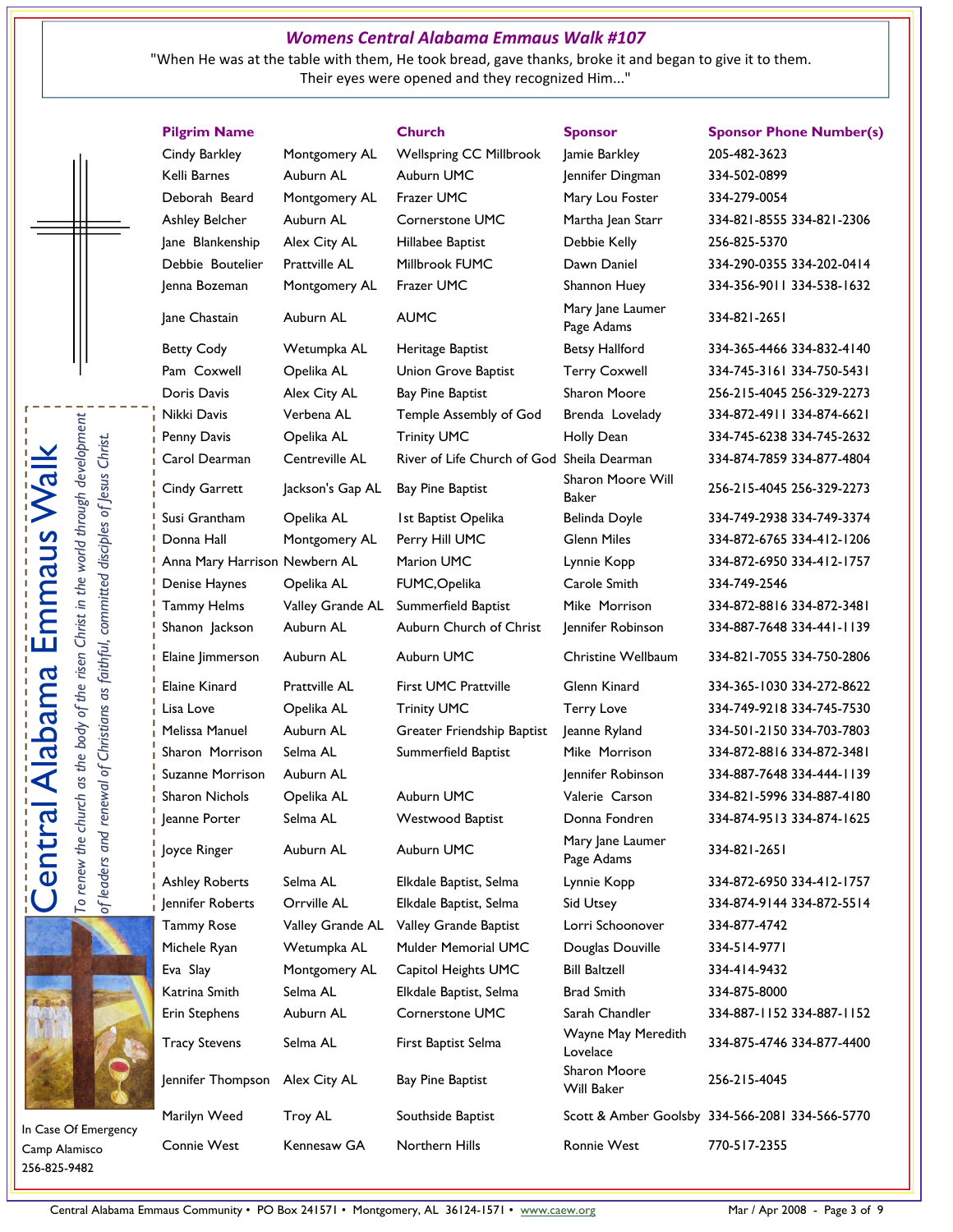#### **Walk #107**

 "When He was at the table with them, He took bread, gave thanks, broke it and began to give it to them. Their eyes were opened and they recognized Him..."

#### **Team Roster - CAEW #107**

#### **Lay Director**

## **Sharmon Morris**

### **Spiritual Director Rev. Dan Morris**

#### **Assistant Spiritual Directors**

**Rev. Bill Elwell Rev. Tony Hughes Rev. Glen Pugh Rev. LuAnne Wages-Smith** 

#### **Assistant Lay Directors**

**Linda Brewer Shirley Jordan Veda Johnson Gail Lovelady** 

#### **Table Leaders**

**Stacey Deavor Joy Green Lynnie Kopp Fran Lyons Mo Moseley Shelly Munger Sid Utsey** 

#### **Assistant Table Leaders**

**Jennifer Dingman Pam Haskins Martha Jackson Mary Mowery Sybil Pemberton Cathy Skarecky Kay Stabler**  Linda Brewer<br>
Shirley of Shirley Johannon<br>
Verda Johannon<br>
Verda Mar Verda<br>
Community Forem<br>
Mar of December 1998<br>
Shirley Trans Linda Brewer<br>
Shirley Shirley<br>
Shirley March 2008<br>
Shirley Shirley<br>
Shirley March 2008 - Page

### **Board Representative**

**Sue Utsey** 

Agape Needs: 72 of Each Item

#### **Music and Media**

**Steve Badskey and Barbara Rosser** 

*March / April 2008* 

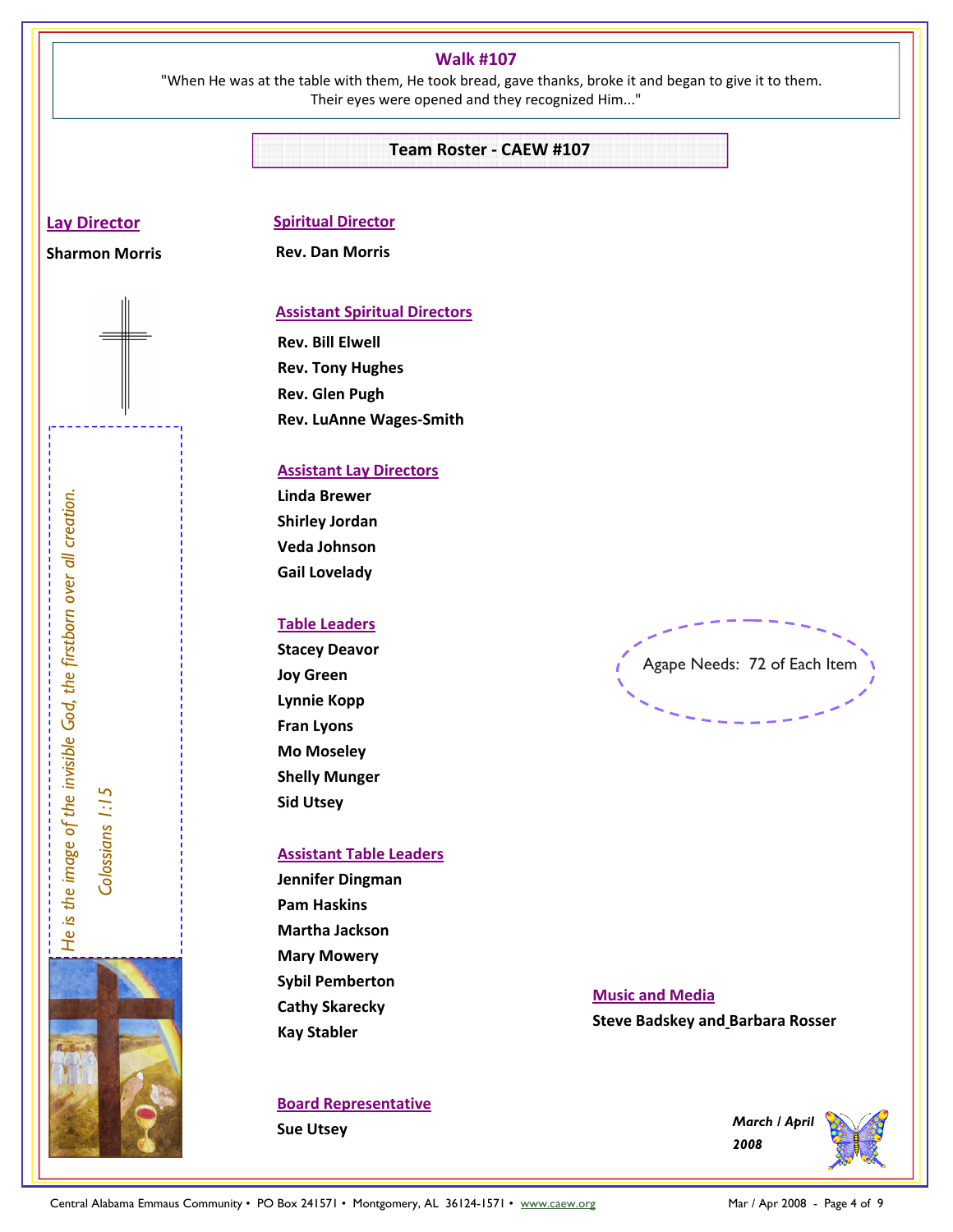Each Item

Central Alabama Emmaus Walk

**Central Alabama Emmaus** 

To renew the church as the body of the risen Christ in the world through development

To renew the church as the body of the risen Christ in the world through development

## Agape Needs: 72 of **Background Team - Central Alabama Emmaus Walk #107**

|  | <b>Տupport Area</b> |  |
|--|---------------------|--|

#### **Support Area Area Chairperson/Co-Chairperson Contact Info**

|                                                                             | 72 Hour Prayer Vigil    | Chair:              | <b>Camille Morris</b>         | Caleb Morris |                         |
|-----------------------------------------------------------------------------|-------------------------|---------------------|-------------------------------|--------------|-------------------------|
|                                                                             |                         | Co-Chair:           |                               |              |                         |
|                                                                             | Agape                   | Chair:<br>Co-Chair: | Donna Ray<br>Carl Ann Stewart |              | quilterdr@elmore.rr.com |
|                                                                             | <b>Bed Tags</b>         | Chair:              | Fran Spivey                   |              |                         |
|                                                                             |                         | Co-Chair:           |                               |              |                         |
|                                                                             | <b>Book Bags</b>        | Chair:              | <b>Sew Sisters</b>            |              |                         |
|                                                                             | <b>Book Covers</b>      | Chair:              | Linda Hines Hornsby           |              |                         |
|                                                                             | <b>Book Table</b>       | Chair:              | <b>Becky Cruz</b>             |              |                         |
|                                                                             |                         | Co-Chair:           |                               |              |                         |
|                                                                             | Candlelight             | Chair:              | <b>Truman Hornsby</b>         |              |                         |
|                                                                             |                         | Co-Chair:           | Jim and Terri Sasser          |              |                         |
| and renewal of Christians as faithful, committed disciples of Jesus Christ. | Entertainment           | Chair:              | Shirley Esco Teresa Williams  |              |                         |
|                                                                             |                         | Co-Chair:           | Abby Lamb Pam Petersmine      |              |                         |
|                                                                             | Friday Night Party      | Chair:              | Allen Brewer Sue Utsey        |              |                         |
|                                                                             |                         |                     |                               |              |                         |
|                                                                             |                         | Co-Chair:           |                               |              |                         |
|                                                                             | Greeters                | Chair:              | <b>Catherine Lewis</b>        |              |                         |
|                                                                             |                         | Co-Chair:           | Michelle Scheer               |              |                         |
|                                                                             | Housing & Registration  | Chair:              | Julie Ford                    |              |                         |
|                                                                             |                         | Co-Chair:           |                               |              |                         |
|                                                                             | Logistics               | Chair:              | <b>Fred Cargill</b>           |              |                         |
|                                                                             |                         | Co-Chair:           |                               |              |                         |
|                                                                             | <b>Meal Preparation</b> | Chair:              | <b>Bob Money</b>              |              |                         |
|                                                                             |                         | Co-Chair:           |                               |              |                         |
|                                                                             |                         |                     | Randy Lovelady, Rita Henson   |              |                         |
|                                                                             | <b>Meal Service</b>     | Chair:              | Carswell, Todd Deavor         |              |                         |
|                                                                             |                         | Co-Chair:           |                               |              |                         |
|                                                                             | Photography             | Chair:              | Ken Marsh                     |              |                         |
|                                                                             |                         | Co-Chair:           |                               |              |                         |
|                                                                             | Refreshments            | Chair:              | Kent Taylor                   |              | ktaylor1171@charter.net |
|                                                                             |                         | Co-Chair:           |                               |              | 334-875-1171            |
| of leaders                                                                  | Serenade                | Chair:              | <b>Todd Deavor</b>            |              |                         |
|                                                                             |                         | Co-Chair:           |                               |              |                         |
|                                                                             |                         |                     |                               |              |                         |
|                                                                             | Speaker's Prayer Chapel | Chair:              | Steve Kopp                    |              |                         |
|                                                                             |                         | Co-Chair:           |                               |              |                         |
|                                                                             | Sponsor's Hour          | Chair:              | Allen Brewer                  |              |                         |
|                                                                             |                         | Co-Chair:           |                               |              |                         |
|                                                                             | Worship                 | Chair:              | <b>Brenda Little</b>          |              |                         |
|                                                                             |                         | Co-Chair:           | Walt Johnson                  |              |                         |
|                                                                             |                         |                     |                               |              |                         |

*March / April 2008* 



In Case Of Emergency—Camp Alamisco 256-825-9482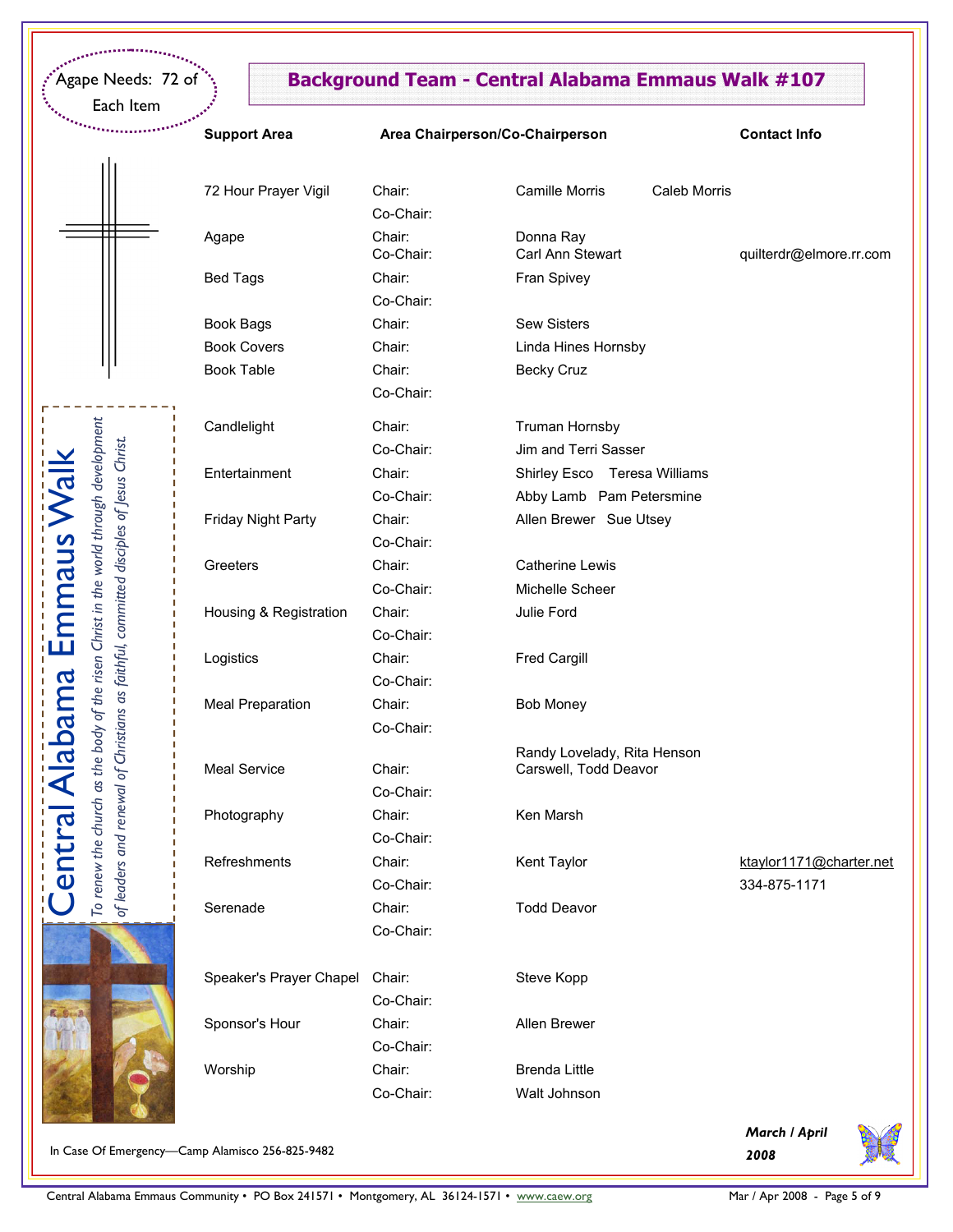### *Mens Central Alabama Emmaus Walk #108*

*"As they talked and discussed these things, Jesus himself suddenly came and began walking with them" Luke 24:15*







In Case Of Emergency Camp Alamisco 256-825-9482

| <b>Pilgrim Name</b> |                             | Church                               | <b>Sponsor</b>             | <b>Sponsor Phone Number(s)</b> |
|---------------------|-----------------------------|--------------------------------------|----------------------------|--------------------------------|
| Daryl Arrington     | Millbrook AL                | <b>Grandview Baptist</b>             | <b>Tad Smith</b>           | 334-272-0085                   |
| Tommy Barkley       | <b>Equality AL</b>          | Equality UMC                         | Steve & Sybil<br>Pemberton | 256-234-3933 256-500-4737      |
| Kim Belden          | <b>Prattville AL</b>        | <b>Trinity UMC</b>                   | Jack Moyer                 | 334-361-7456 334-263-6481      |
| Mark Blair          | Auburn AL                   | <b>Trinity UMC</b>                   | Lane Hegwood               | 334-742-9218 334-524-0478      |
| Chad Cameron        | Helena AL                   | <b>Walnut Creek UMC</b>              | Molly Stewart              | 205-663-8150 205-281-1997      |
| Matt Clegg          | Auburn AL                   | Auburn UMC                           | Jeff Brackin               | 334-826-7183 334-844-6413      |
| <b>Todd Daniels</b> | Auburn AL                   | Auburn UMC                           | <b>Todd Dowdle</b>         | 334-559-1112 334-826-4081      |
| <b>Kent Dever</b>   | <b>Billingsley AL</b>       | <b>Bridgestone</b>                   | Tom Benz                   | 334-221-0385                   |
| Ron Diamond         | Montgomery AL               | First Christian Church               | Susan Diamond              | 334-244-7906 334-294-1968      |
| Matt Flurry         | Auburn AL                   | Auburn UMC                           | <b>Christy Flurry</b>      | 334-826-8498 334-703-2709      |
| <b>Steve Gosser</b> | Auburn AL                   | Auburn UMC                           | <b>Tim Chambliss</b>       | 334-821-5300 334-444-2204      |
| Stephen Green       | Birmingham AL               | Asbury UM                            | Sam Fisher                 | 334-273-9393 334-354-0916      |
| Toby Hanna          | Auburn AL                   | Cornerstone UMC                      | Alicia & Lane<br>Heywood   | 334-742-9218 334-524-0478      |
| Donald Harris       | <b>Wyalley Grande</b><br>AL | Friendship Baptist                   | Mark Harris                | 334-874-7517 334-419-3736      |
| <b>Derick Hicks</b> |                             | Valley Grande AL Summerfield Baptist | <b>Robert McLeroy</b>      | 334-872-8144                   |
| Jeffrey Howell      | Auburn AL<br>Alexander City | Auburn UMC                           | <b>Tim Chambliss</b>       | 334-821-5700 334-444-2204      |
| Danny Hutcherson    | AL                          | Victory Baptist                      | <b>Richard Gaither</b>     | 256-749-2087                   |
| David Keel          | Goodwater AL                | Liberty UMC                          | John (Pete) West           | 256-378-7796 256-404-5547      |
| John Langford       | Montgomery AL               | First Christian Church               | Martha Smith               | 334-272-8066 334-409-7259      |
| Tim Latham          | Selma AL                    | Crosspoint Christian                 | <b>Todd Deaver</b>         | 334-418-1132 334-358-2707      |
| Juicy Ledford       | Selma AL                    | Ocmulgee Baptist                     | James & Sue Utsey          | 334-875-3523 334-418-8174      |
| Josh Mann           | Woodstock GA                | Wesley Memorial UMC Ali Windham      |                            | 334-749-0519 334-524-7676      |
| Dale Mapp           | Montgomery AL               | Frazer UMC                           | <b>Greg Holston</b>        | 334-270-9472 334-799-6314      |
| Pat McCullough      | Waverly AL                  | Shady Grove Christian                | Mitzi Rogers               | 334-826-7175 334-750-1980      |
| Mike McElroy        | Tallassee AL                | East Tallassee Church of<br>Christ   | Karl Ames                  | 334-283-1028 877-423-7500      |
| <b>Skip Miley</b>   | Deatsville AL               |                                      | 0 Rubye Wilkerson          | 334-872-1878 334-874-6657      |
| Dale Monks          | Auburn AL                   | Auburn Church of Christ Frank Farmer |                            | 334-821-3646 334-734-6087      |
| Grady Osborn        | Alexander City<br>AL        | Liberty UMC                          | Joe Mallory                | 256-329-1807 256-794-1807      |
| Gene Payne          | Dadeville AL                | Pleasant Ridge                       | <b>Steve Pemperton</b>     | 256-234-3933 256-329-1004      |
| Craig Price         | Opelika AL                  | Opelika FBC                          | Carol Mills                | 334-749-3125 334-528-3283      |
| Michael Prince      | Montgomery AL Frazer UMC    |                                      | <b>Wallace Justice</b>     | 334-277-0240 334-279-4822      |
| <b>Brian Pullin</b> | Jack AL                     | Park Memorial UMC                    | Hugh Fountain              | 334-566-8621 334-268-1153      |
| Doug Ready          | Montgomery AL Frazer UMC    | Crosspoint Christian                 | John Gates                 | 334-777-9482 334-242-2510      |
| <b>Felix Reeves</b> | Selma AL                    | Church                               | Randy Lovelady             | 334-875-2743 334-418-8187      |
| Chris Robinson      | Goldsboro NC                | Seymour Johnson AFB<br>Chapel        | <b>Christy Osborne</b>     | 334-361-7048 334-361-8500      |
| Steven Scheer       | Selma AL                    | Elkdale Baptist                      | Michelle Scheer            | 334-875-9629                   |
| Bob Scott           | <b>Prattville AL</b>        | <b>First United Methodist</b>        | <b>Thomas Tucker</b>       | 334-285-0698 334-213-3369      |
| Gary Smitherman     | Clanton AL                  | Mt. Springs                          | Ollie Jones                | 205-755-3366 205-755-5815      |
| Clarence Stewart    | Montgomery AL               | AFC Ministries, Inc.                 | Sam Fisher                 | 334-273-9393 334-354-0916      |
| Ron Templeton       | Alexander City<br>AL        | Orr St. Baptist                      | Jason Templeton            | 770-214-7352 404-580-7943      |
| Larry Whitfield     | Dadeville AL                | First UMC                            | Wanda Ryals                | 256-825-9983 256-825-9940      |
| Hugh Wicks          | Wetumpka AL                 | Mtn. View Baptist                    | John Gates                 | 334-777-9482 334-242-2510      |

Central Alabama Emmaus Community • PO Box 241571 • Montgomery, AL 36124-1571 • www.caew.org Mar / Apr 2008 - Page 6 of 9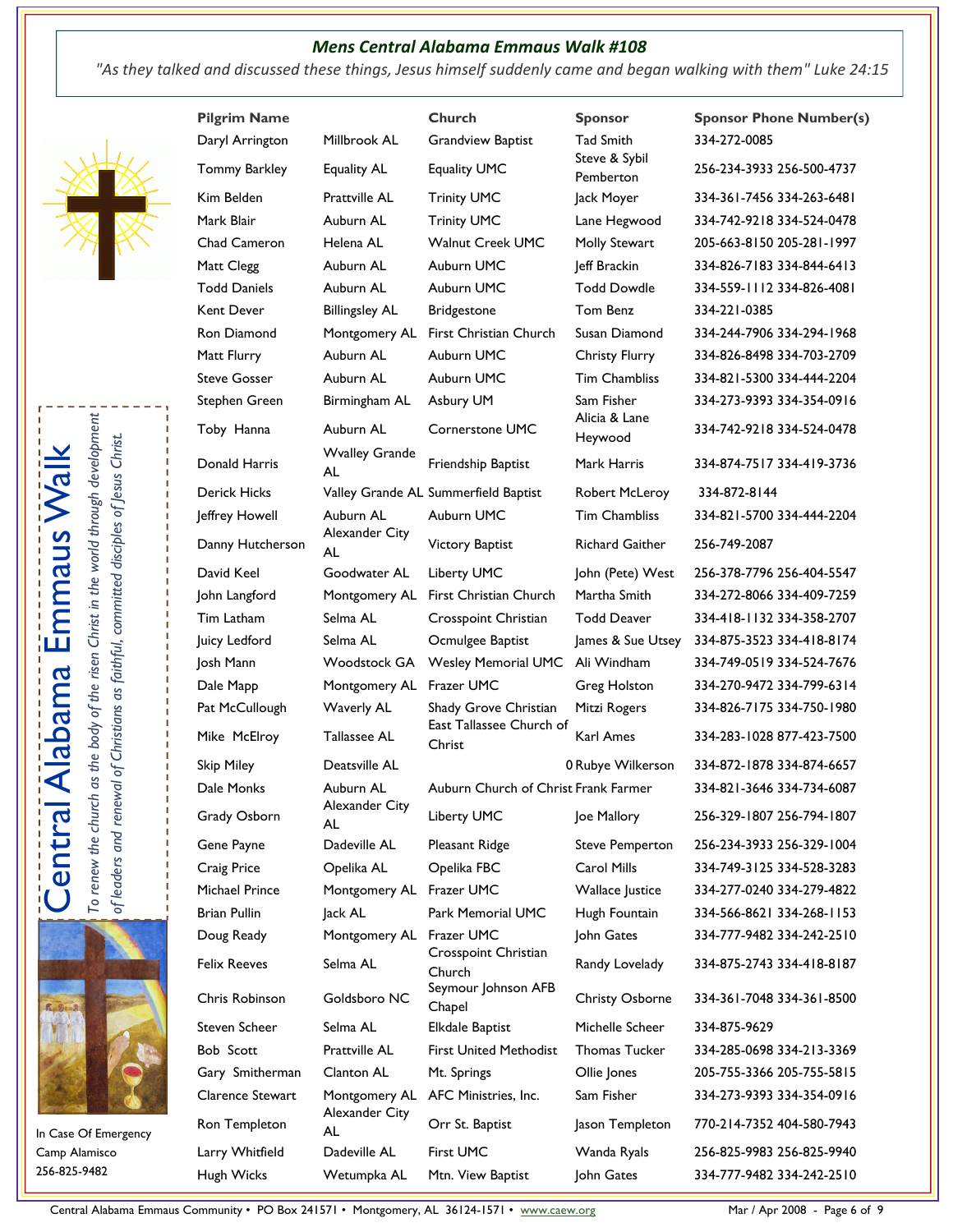#### **Walk #108**

 *"As they talked and discussed these things, Jesus himself suddenly came and began walking with them" Luke 24:15*

**Team Roster - CAEW #108** 

#### **Lay Director**

**Chad Wilbanks**

# **Spiritual Director**

 **Rev. Charles Cummings** 



#### **Assistant Spiritual Directors**

**Rev. Cliff Cobb Rev. Mike Densmore Rev. Eddie Kelsey Rev. Elvis North** 

### **Assistant Lay Directors**

**Glen Granberry David Smalley Sam Wainwright Rob Wellbaum** 

#### **Table Leaders**

**Jimmy Aulner Todd Deavor Waldo Edwards Ken Fortier Bob Money Rishi Rajan Phillip Vallia** 

### **Assistant Table Leaders John Gates Ford Laumer**

**Pat Miaoulis** 

**Dennis Mullins** 

**Shelton Nichols** 

**Dave Schoonover** 

**Michael Tullier**

# **Board Representative**

**Roger Lien** 

Agape Needs: 72 of Each Item Central Alabam Emmanus Community • PO Box 241571 • Montgomery, AL 36124-1571 • www.caew.org Mar / Apr 2008 - Page 7 of 9 **He is the image of the invisible God, the invisible God, the first blue God, the first blue God, the** 

**Media Greg Fields Music Tim Chambliss Kraig Smith**

> *March / April 2008*

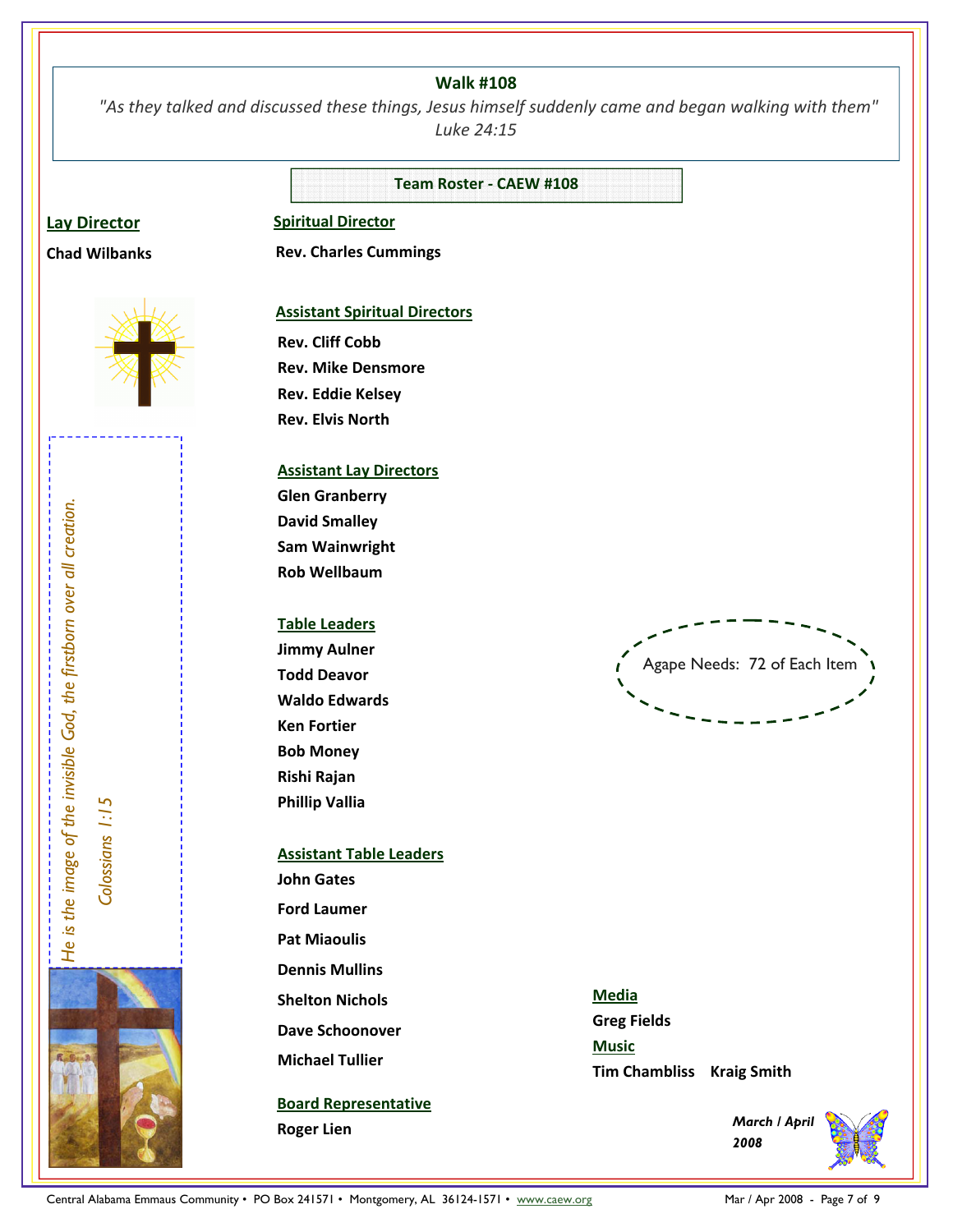Each Item

# **Background Team - Central Alabama Emmaus Walk #108**

## Support Area **Area Chairperson/Co-Chairperson** Contact Info

72 Hour Prayer Vigil Chair:

Co-Chair:

Co-Chair:

Central Alabama Emmaus Walk

entral

Alabama Emmaus

To renew the church as the body of the risen Christ in the world through development *of leaders and renewal of Christians as faithful, committed disciples of Jesus Christ.* 

To renew the church as the body of the risen Christ in the world through development of leaders and renewal of Christians as faithful, committed disciples of Jesus Christ.

Speaker's Prayer Chapel Chair: Shanda Foster Sponsor's Hour Chair: Chair: Ed Williams willik5@auburn.edu

Co-Chair:

| 72 Hour Prayer Vigil      | Chair:    | Michelle Templeton                           |                             |
|---------------------------|-----------|----------------------------------------------|-----------------------------|
|                           | Co-Chair: | Jason Templeton                              |                             |
| Agape                     | Chair:    | Jason Templeton                              |                             |
|                           | Co-Chair: | Michelle Templeton & Mo<br>Moseley           |                             |
| <b>Bed Tags</b>           | Chair:    | Mo Moseley                                   |                             |
|                           | Co-Chair: |                                              |                             |
| Book Bags                 | Chair:    | Linda Hines-Hornsby                          |                             |
| <b>Book Covers</b>        | Chair:    | Darlene Gill & Beth Kisor                    |                             |
| <b>Book Table</b>         | Chair:    | Rebecca Baird                                |                             |
|                           | Co-Chair: | Carolyn Huey<br><b>New Creations Reunion</b> |                             |
| Candlelight               | Chair:    | Group                                        | <b>Sharon Wilbanks</b>      |
|                           | Co-Chair: |                                              | Jennifer Chambliss          |
| Entertainment             | Chair:    | <b>Howard Porter</b>                         |                             |
|                           | Co-Chair: | Jere Colley                                  |                             |
| <b>Friday Night Party</b> | Chair:    | <b>Todd Dowdle</b>                           | tdowdle@madixinc.com        |
|                           | Co-Chair: | Pete Greene                                  | pgreene33@bellsouth.net     |
| Greeters                  | Chair:    | Emily & Wes Cumbie                           | ehcumbie@gmail.com          |
|                           | Co-Chair: | Lindsay & Steven Griffies                    | stevenlindsay@bellsouth.net |
| Housing & Registration    | Chair:    |                                              |                             |
|                           | Co-Chair: | <b>Kathy Nichols</b>                         |                             |
| Logistics                 | Chair:    | Darrell Pearson                              |                             |
|                           | Co-Chair: |                                              |                             |
| <b>Meal Preperation</b>   | Chair:    | <b>Matt White</b>                            |                             |
|                           | Co-Chair: |                                              |                             |
| <b>Meal Service</b>       | Chair:    | <b>Stacey Deavor</b>                         |                             |
|                           |           |                                              |                             |

Photography Chair: Ken Marsh

Serenade Chair: Chair: Kammi Waggoner Co-Chair: Jon Waggoner

> Co-Chair: Tracie Starr Co-Chair: Fred Bennett

Refreshments Chair: Chair: Kelly Greene kellygreene1@charter.net Co-Chair: Pete Green pgreene33@bellsouth.net

Worship Chair: Chair: Hope & Jeff Brackin hope brackin@yahoo.com



In Case Of Emergency—Camp Alamisco 256-825-9482